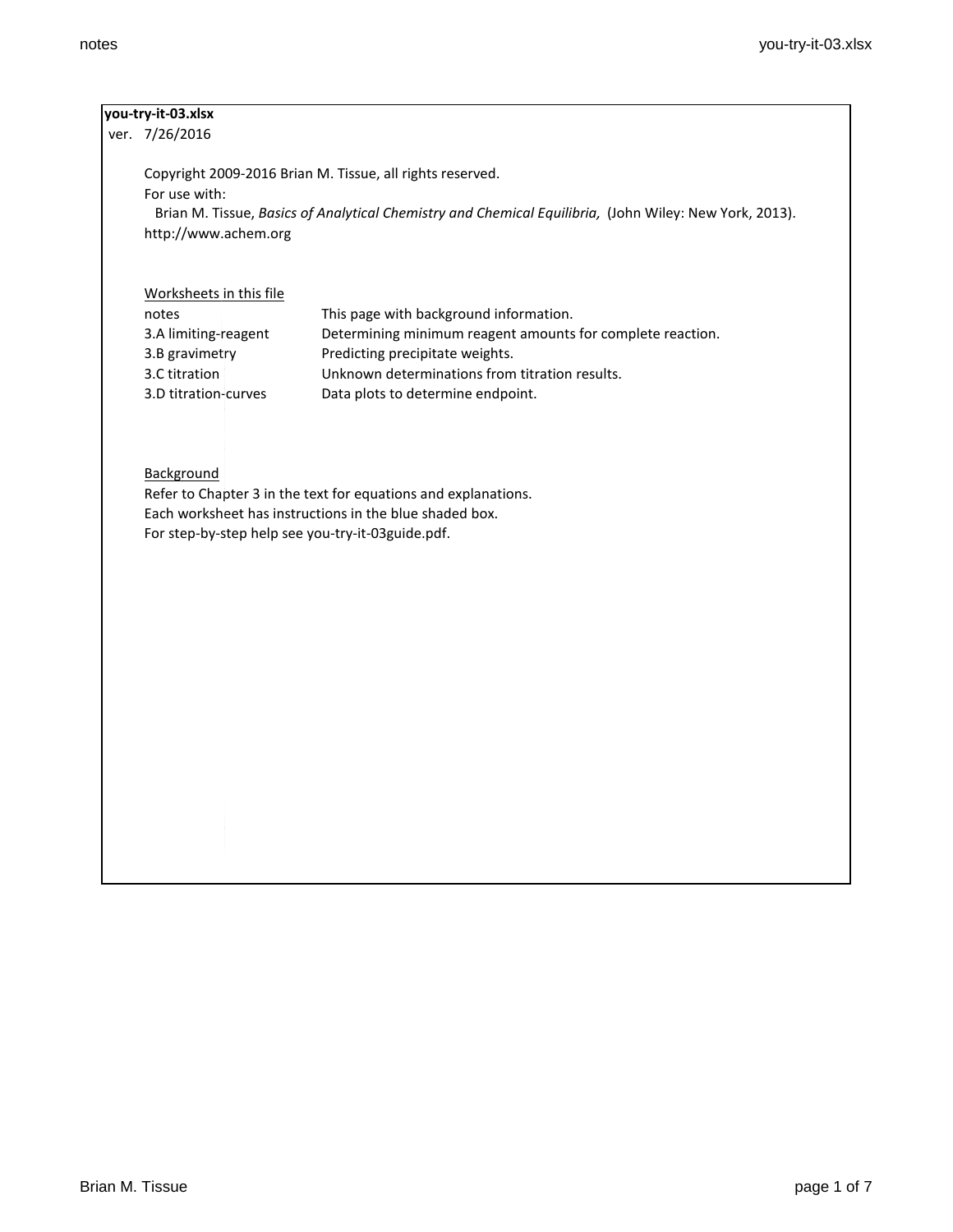### **You-Try-It 3.A Limiting Reagent**

Tables 3.A.1 - 3.A.5 list examples of reactions for analytical procedures.

Analytical procedures often use excess reagent.

For each example determine the minimum amount of reagent that is necessary for complete reaction:

1. Determine the minimum concentration of HCl to neutralize the CaCO<sub>3</sub>.

- 2. Determine the minimum volume of 0.5 M NaCl for complete reaction to AgCl $_4^{3-}$ .
- 3. Determine the minimum number of moles of succinic acid for complete reaction.
- 4. Determine the minimum volume of 2 % KI solution necessary for complete reaction of the  $Cl_2$ .

5. Determine the minimum number of moles of  $O<sub>2</sub>$  for complete combustion.

| Table 3.A.1       |           |                     |                                                           |
|-------------------|-----------|---------------------|-----------------------------------------------------------|
| analyte           | reagents  | products            | reaction type, sample, and procedure                      |
| CaCO <sub>3</sub> | $H^*$     | CO <sub>2</sub> (q) | neutralization                                            |
|                   | (x M HCl) | $Ca2+$ (aq)         | CaCO <sub>3</sub> in soil (assume 5 % CaCO <sub>3</sub> ) |
|                   |           |                     | dry soil sample and grind to fine powder                  |
|                   |           |                     | add 25 mL of HCI solution to beaker and weigh             |
|                   |           |                     | add 3.0 g of soil to beaker, swirl, reweigh after 30 min  |
|                   |           |                     | $CaCO3$ is determined from the weight loss using:         |
|                   |           |                     | $CaCO3(s) + 2H+(aq) \rightarrow Ca2+(aq) + CO2(g) + H2O$  |

| Table 3.A.2 |              |                              |                                                                                    |
|-------------|--------------|------------------------------|------------------------------------------------------------------------------------|
| analyte     | reagents     | products                     | reaction type, sample, and procedure                                               |
| $Ag+$       | $CI^{-}$     | $AgCl4$ <sup>3</sup><br>(aq) | complexation                                                                       |
|             | (0.5 M NaCl) |                              | 50.0 mL of 0.001 M AgNO <sub>3</sub>                                               |
|             |              |                              | $Ag+$ precipitates as AgCl in the presence of Cl <sup>-</sup>                      |
|             |              |                              | an excess of Cl <sup>-</sup> can redissolve the Ag <sup>+</sup> as Ag-Cl complexes |

| Table 3.A.3 |                  |          |                                                                                                                                                                                                                         |
|-------------|------------------|----------|-------------------------------------------------------------------------------------------------------------------------------------------------------------------------------------------------------------------------|
| analyte     | reagents         | products | reaction type, sample, and procedure                                                                                                                                                                                    |
| Al          | $C_2H_4(COOH)$ , |          | $AI(succ)$ , OH (s) precipitation of aluminum in antacid tablets                                                                                                                                                        |
|             | $urea (OH-)$     |          | assume 0.20 g of aluminum hydroxide in a typical sample<br>The samples are dissolved with succinic acid and urea<br>heating the solution produces ammonia homogeneously<br>the slow rise in pH precipitates the product |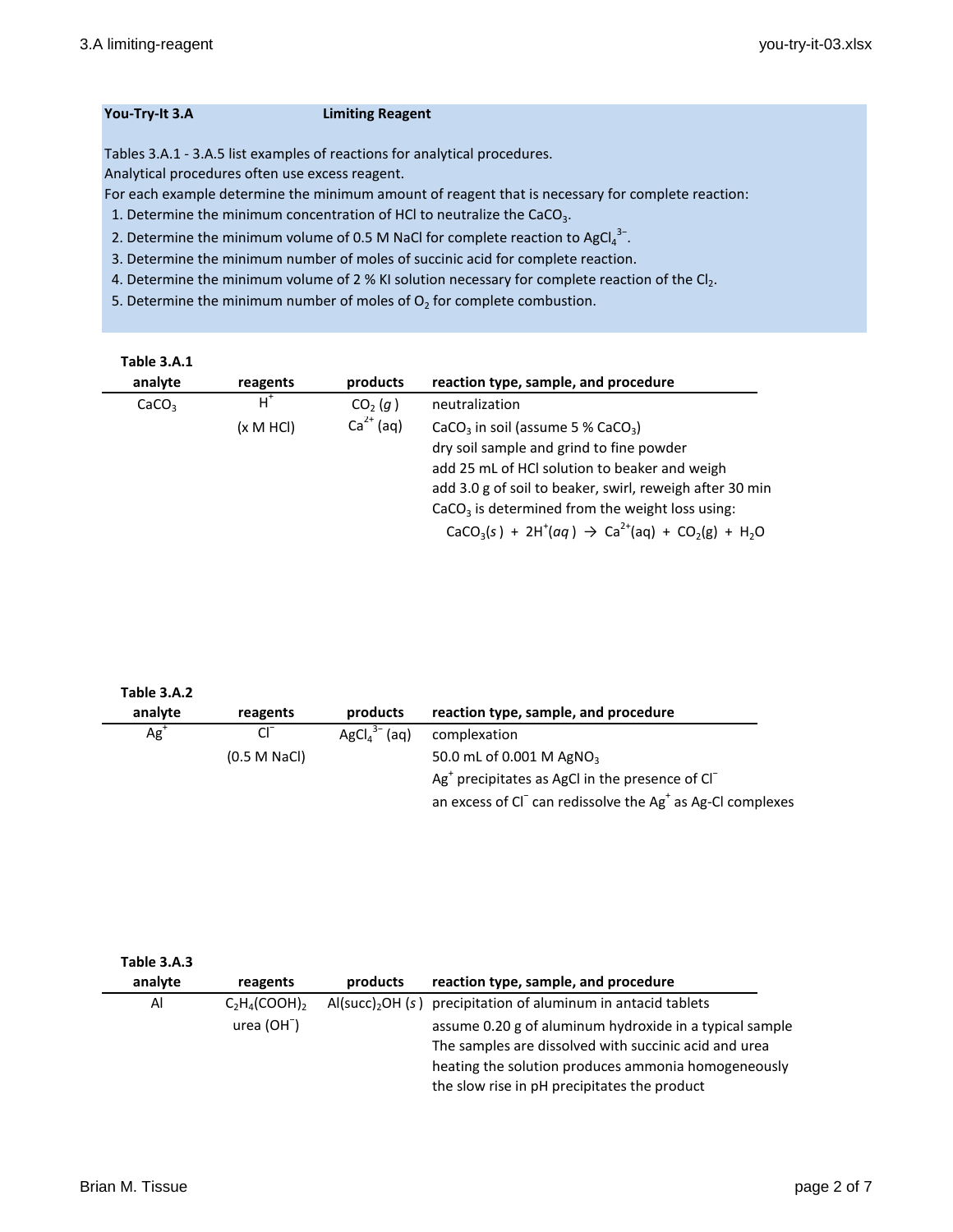| Table 3.A.4<br>analyte | reagents | products           | reaction type, sample, and procedure                                                                                                                   |
|------------------------|----------|--------------------|--------------------------------------------------------------------------------------------------------------------------------------------------------|
| Cl <sub>2</sub>        |          | $I2$ (ag)          | redox                                                                                                                                                  |
|                        | (2 % KI) | $\int$ (aq)<br>CI. | 100 L of air containing 0.1 mg/m <sup>3</sup> Cl <sub>2</sub> .<br>bubbling air through 2 % KI solution causes:<br>$Cl_2 + 2KI \rightarrow I_2 + 2KCl$ |
|                        |          |                    | The $I_2$ product is determined by titration.                                                                                                          |

| Table 3.A.5<br>analyte | reagents       | products                                   | reaction type, sample, and procedure                                                                             |
|------------------------|----------------|--------------------------------------------|------------------------------------------------------------------------------------------------------------------|
| $C$ and $H$            | O <sub>2</sub> | CO <sub>2</sub> (q)<br>H <sub>2</sub> O(q) | elemental analysis of hydrocarbon<br>100 mg of paraffin wax                                                      |
|                        |                |                                            | the wax consists of equal weights of:<br>$C_{28}H_{58}$ , $C_{30}H_{62}$ , $C_{32}H_{66}$ , and $C_{34}H_{70}$ . |

| <b>References</b>    |                                                        |
|----------------------|--------------------------------------------------------|
|                      |                                                        |
|                      |                                                        |
|                      |                                                        |
|                      |                                                        |
| case 4 adapted from: | OSHA method # ID-126SGX                                |
|                      | Chlorine and Chlorine Dioxide in Workplace Atmospheres |
|                      | http://www.osha.gov                                    |
|                      |                                                        |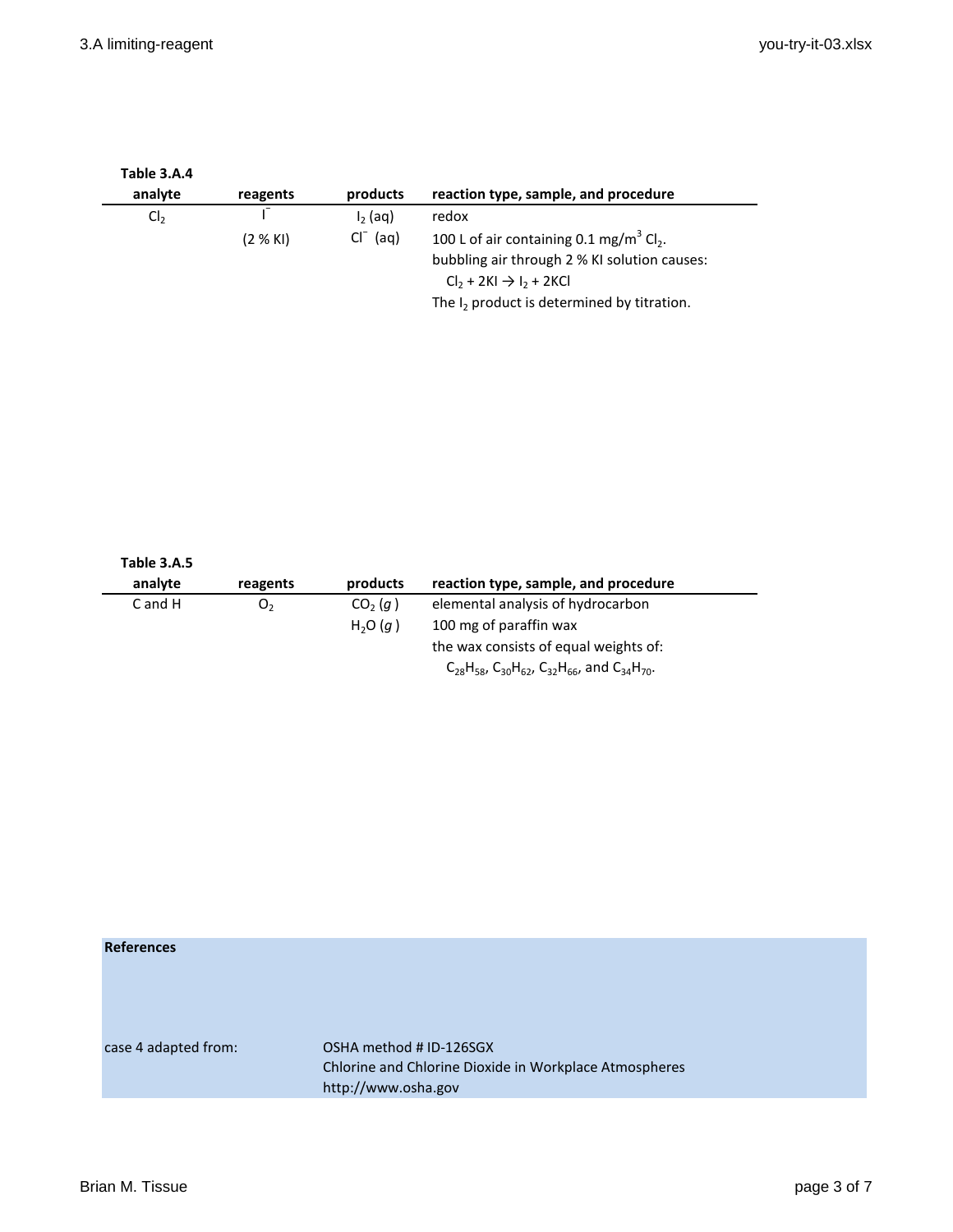### You-Try-It 3.B **Gravimetry**

Table 3.B.1 lists several gravimetric analyses.

1. Predict the precipitate weight for each case in Table 3.B.1.

Table 3.B.2 lists a procedure and analytical results for an analysis.

2. Calculate the total suspended solids (TSS) for the water sample.

| <b>Table 3.B.1</b><br>sample | sample<br>weight  | analyte | analyte<br>conc | precipitating<br>agent                 | precipitate       |
|------------------------------|-------------------|---------|-----------------|----------------------------------------|-------------------|
|                              |                   |         |                 |                                        |                   |
| brass filings                | $0.1001$ g        | Cu      | 60.7%           | <b>NH<sub>4</sub>SCN</b>               | CuSCN             |
| fertilizer                   | 1.55 g            | Mg      | 11.0%           | $(NH_4)$ <sub>2</sub> HPO <sub>4</sub> | $Mg_2P_2O_7$      |
| fertilizer                   | 1.64 <sub>g</sub> | S       | 22.0%           | BaCl <sub>2</sub>                      | BaSO <sub>A</sub> |
| wastewater                   | 250.0 mL          | $Al3+$  | 122 ppm         | succinic acid                          | $Al_2O_3$         |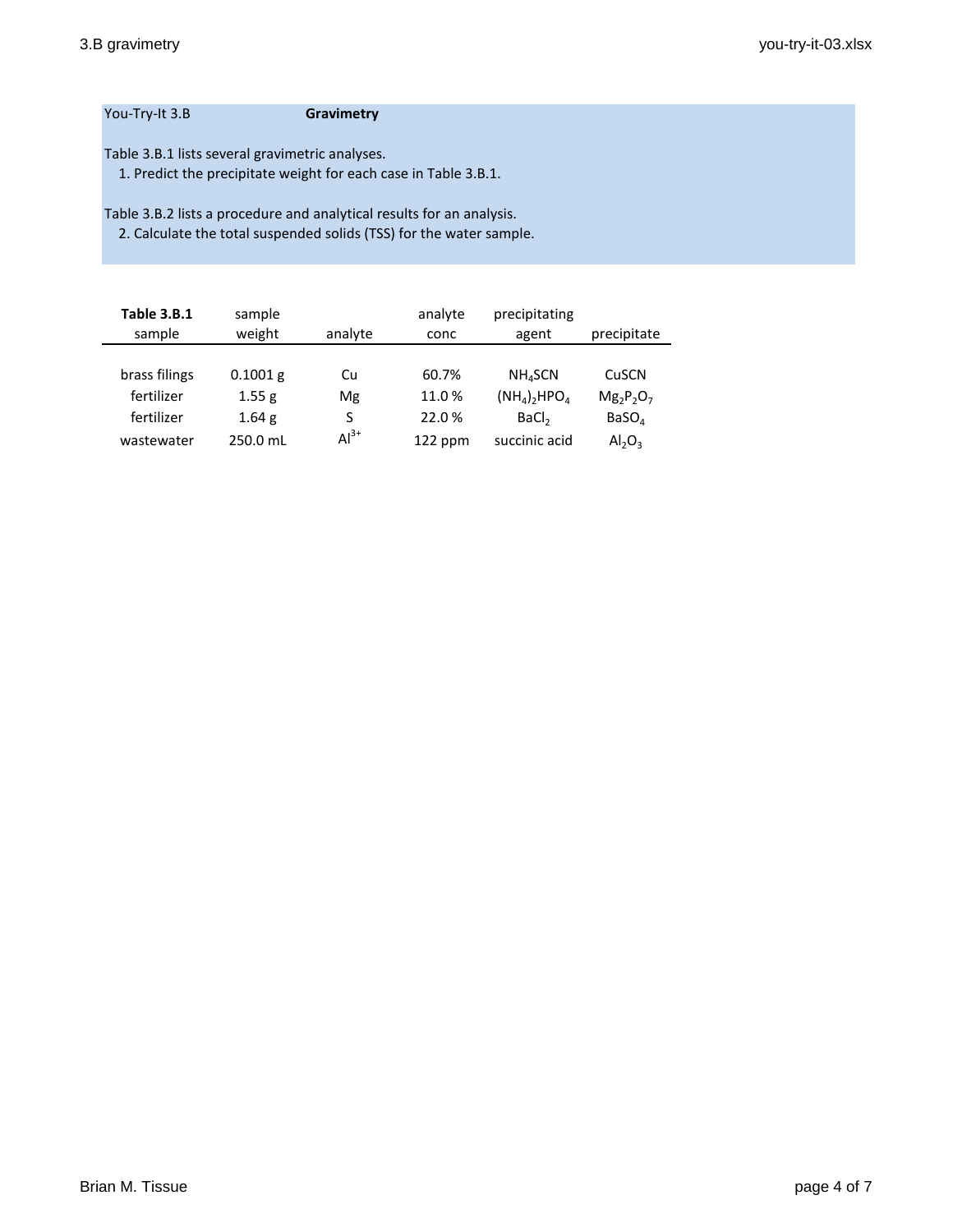### Procedure to determine total suspended solids (TSS).

Place glass-fiber filter disk in Gooch crucible and apply suction. Rinse with three 20-mL portions of deionized water and continue suction until dry. Bring crucible and filter combination to constant weight by:

> dry in 104 C oven for 1 hour cool in dessicator and weigh

repeat drying, cooling, and weighing until weight change is less than 0.5 mg

Use final weight as tared weight. Store in dessicator until use.

Prepare separate crucible/filter combinations for multiple measurements.

Appy suction to tared crucible. Wet filter with a small volume of deionized water to seat it. Stir water sample with magnetic stirrer. Pipet 100 mL of sample onto the glass-fiber filter. Wash with three 10-mL portions of deionized water.

Pipet second 100 mL aliquot of sample and repeat washing.

Continue suction until dry, approx 3 min.

Remove crucible/filter/solids combination and bring to constant weight as before.

Repetitive measurements should agree within 5 % of average weight.

Report TSS as mg/L.

| Table 3.B.2 | crucible/filter/solids to constant weight |         |         |         |         |
|-------------|-------------------------------------------|---------|---------|---------|---------|
| trial       | tared wt                                  | wt 1    | wt 2    | wt $3$  | wt 4    |
|             | 31.6476                                   | 31.6777 | 31.6555 | 31.6552 |         |
|             | 31.6116                                   | 31.6344 | 31.6195 | 31.6192 | 31.6181 |
| 2           | 32.1148                                   | 32.1282 | 32.1224 | 32.1222 |         |

#### **References**

Table 3.B.1 precipitating agents from J. A. Dean, *Analytical Chemistry Handbook* , McGraw-Hill:New York, 1995.

TSS procedure adapted from: Method 2540 D. Total Suspended Solids Dried at 103–105 C. Standard Methods for the Examination of Water and Wastewater. 20th Ed., American Public Health Association: Washington, DC 1999.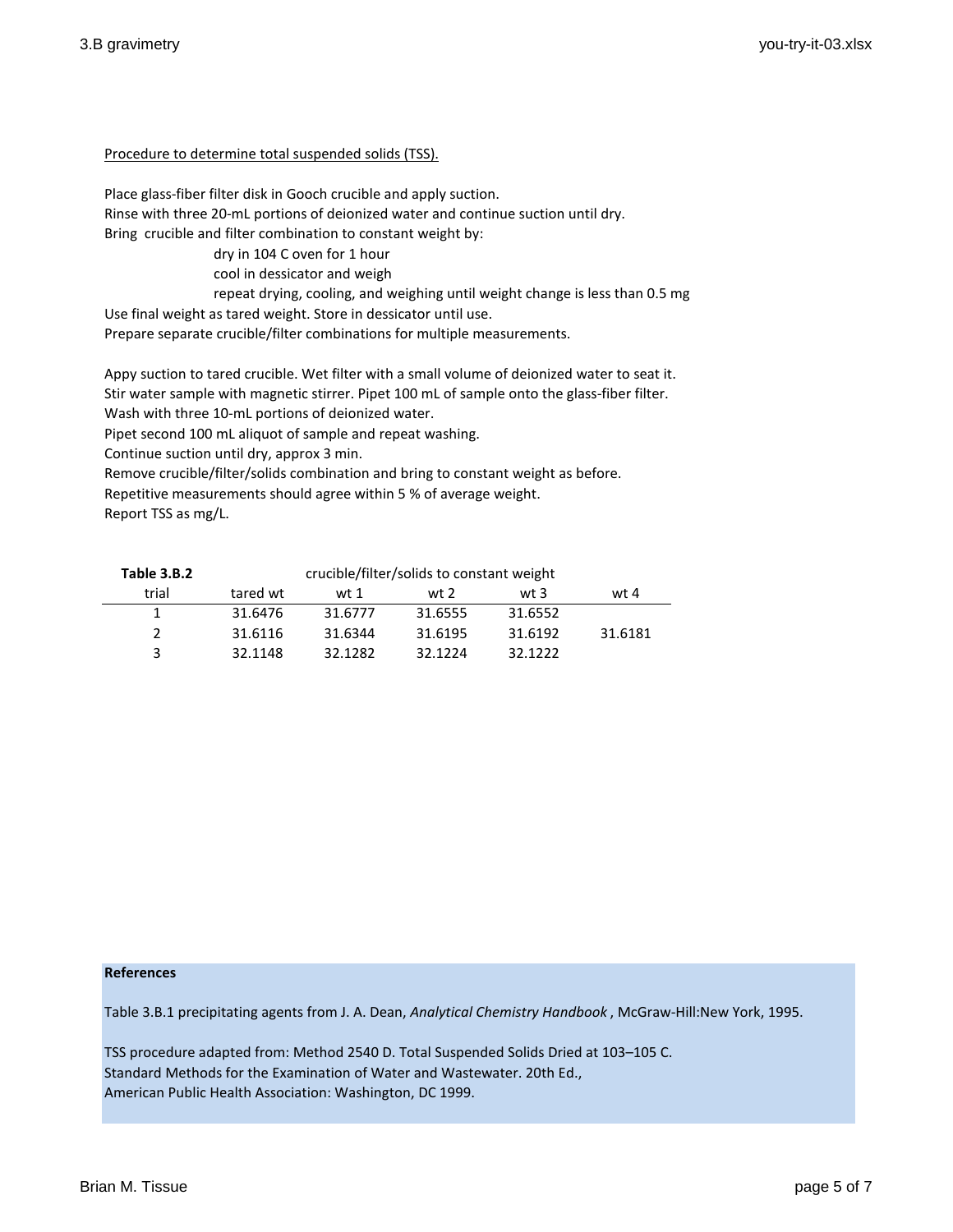#### You-Try-It 3.C

Tables 3.C.1 and 3.C.2 list results of two titration measurements.

The Table 3.C.1 data are results for standardizing a sodium thiosulftate solution with a primary standard. The titration solution contains the potassium iodate,  $KIO<sub>3</sub>$ , primary standard and auxiliary reagents. The overall titration reaction is:

 $10_3^-$ (*aq*) +  $6S_2O_3^{-2-}$ (*aq*) +  $6H^+(aq) \rightarrow 1^-$ (*aq*) +  $3S_4O_6^{-2-}$ (*aq*) +  $3H_2O$ 

1. Determine the concentration of the sodium thiosulfate titrant.

The Table 3.C.2 data uses the standardized thiosulftate to determine  $I_2$ . The overall titration reaction is:

$$
I_2(aq) + 2S_2O_3^{2-}(aq) \rightarrow 2I^-(aq) + S_4O_6^{2-}(aq)
$$

2. Determine the concentration of  $I_2$  in the unknown.

**Table 3.C.1 Table 3.C.2**

|       | standard   | titration   |       | unknown     | titration   |
|-------|------------|-------------|-------|-------------|-------------|
| trial | weight (g) | result (mL) | trial | volume (mL) | result (mL) |
|       | 0.1485     | 38.52       | а     | 25.00       | 22.99       |
|       | 0.1514     | 39.14       |       | 25.00       | 22.91       |
|       | 0.1507     | 39.07       | ◡     | 25.00       | 22.72       |